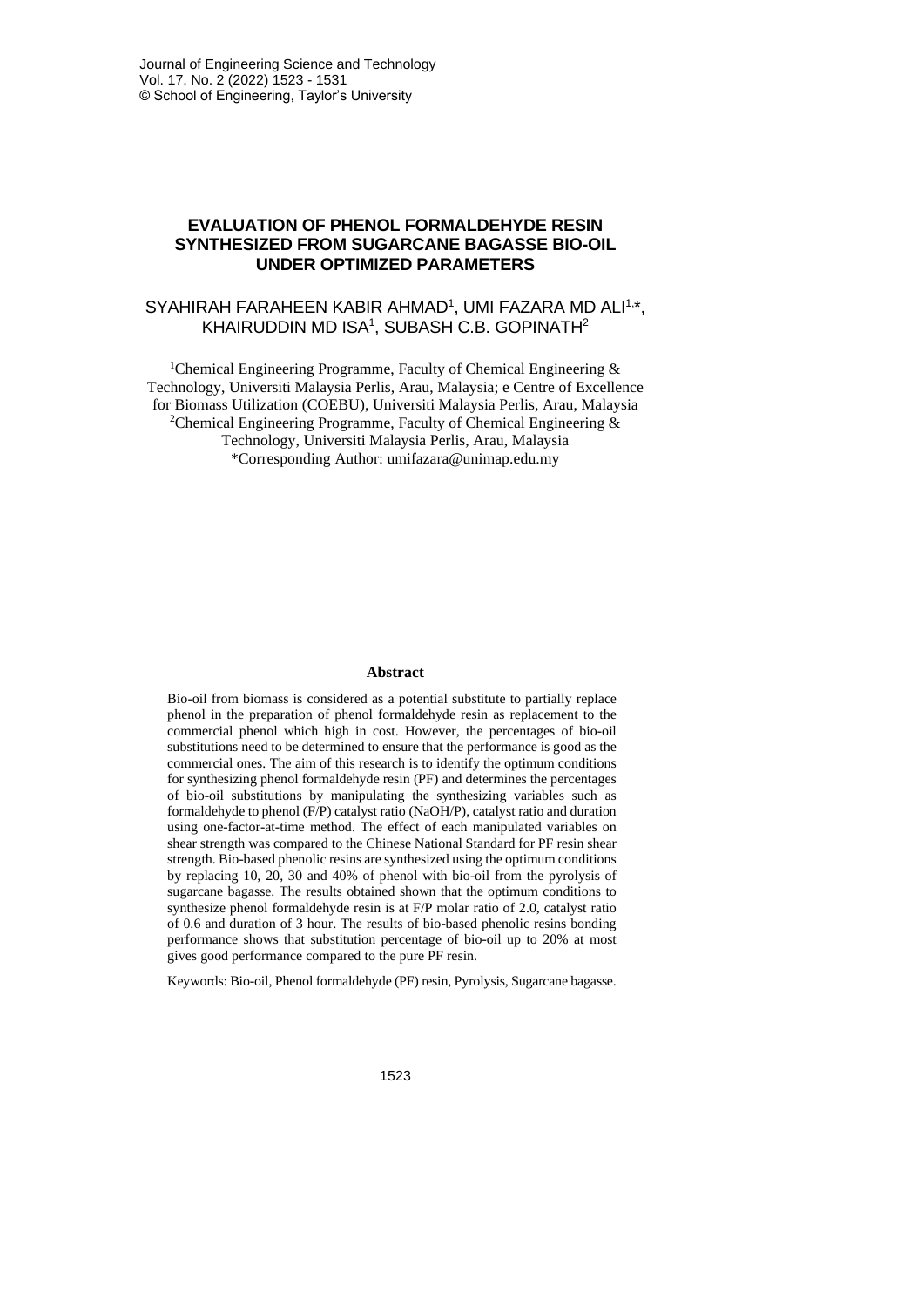# **1.Introduction**

Phenolic resins are thermosetting polymers that are formed from the condensation of petroleum-based phenol and formaldehyde [1]. Resoles resin is the most common adhesive used especially in plywood industry. However due to the fluctuation of oil price, the price of phenol is also affected which constrained the application of PF resin [2].

Utilization of lignocellulose biomass such as rice husk, empty palm fruit bunch, sawdust, bagasse and grasses seems like a good alternative for the production of bio-based adhesive as it contains high amount of pyrolytic lignin and is inexpensive [3]. Previous researches show that agricultural waste is an excellent element for the synthesis of bio-based adhesive [3, 4]. Lignocellulose materials can be converted into bio-oil by thermochemical methods, such as pyrolysis and liquefaction. In this study, pyrolysis process is chosen because previous studies have shown that pyrolysis method gives the highest yield of bio-oil [5, 6].

Lignocellulosic biomass consists of cellulose, hemicelluloses, lignin and a small number of other substances. It has a variety of conversion methods, various final products and a wide range of uses. It is good for manufacturing fuels, chemicals, materials and food. Renewable biomass can help settle the problem of material shortages and address concerns about the use of non-renewable fossil fuels. [7].

In this study, sugarcane bagasse was used as biomass feedstock to extract bio-oil by using pyrolysis method. The bio-oil obtained will be further optimized into adhesive. Most studies about bio-oil have emphasized its usage in transportation, fertilizers, agrichemicals and food flavourings [8]. However, to date there have been scarce of study on the synthesis of adhesive using whole bio-oil. Sugarcane bagasse is a sustainable alternative that can be used as a partial replacement of phenol from petrochemicals due to high content of lignin which is about 12 to 18% [9].

Previous studies have shown that in resin synthesis, only 20% of phenol formaldehyde resin can be replaced by bagasse lignin**.** The performances of the resin were good and passed the relevant international standard specifications for interior-grade panels [3]. Pyrolytic lignin in sugarcane bagasse is believed can be used to be substituted for phenol in the preparation of phenol formaldehyde resin as it has quite similar structure as phenol [10]. A few researches on the substitution of phenol using pyrolysis oil for the preparation of phenol formaldehyde resin have been conducted. The most recent research on synthesizing phenol formaldehyde resin using bio-oil extracted from palm kernel shell (PKS) and Leucaena sp. Wood shown that the best operational conditions were found at temperature of 85 ºC, catalyst loading of 0.5 and within 60 minutes of resinification process [11]. However, in the meantime there are not many studies focusing on the optimization and production of bio-based phenol formaldehyde resin using bio-oil extracted from sugarcane bagasse which is the main target of this paper.

# **2.Materials and Method**

### **2.1.Feedstock**

Sugarcane bagasse as raw material was collected along roadside of Jitra, Kedah, Malaysia at coordinate of (6.2644° N, 100.4202° E). Sugarcane bagasse was dried in oven at temperature 80˚C and was grinded in a cutting mill and sieved to obtain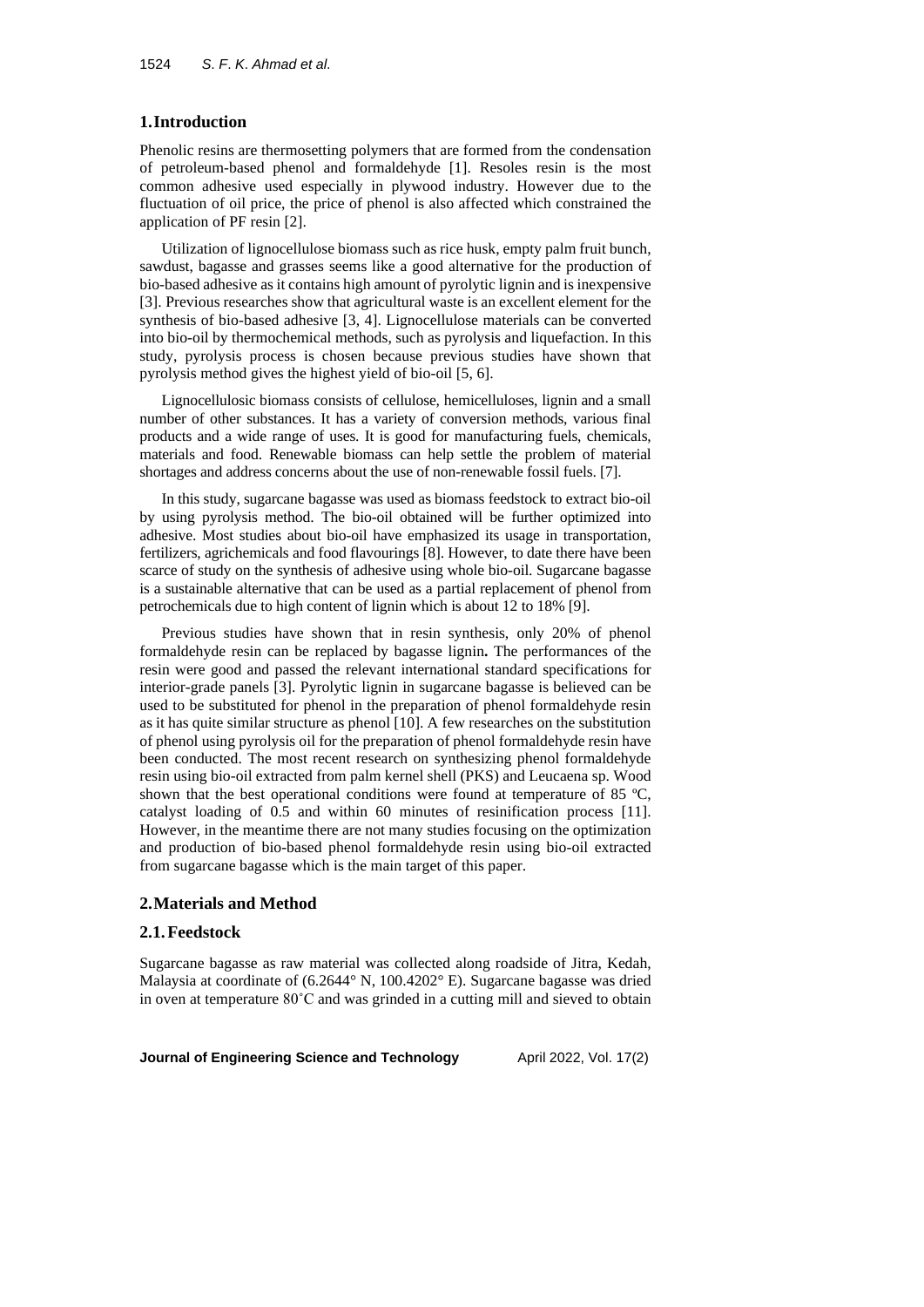a particle size in the range of 4.0 to 6.0 mm [12]. The shear strength test of PF resin was done on plywood planks. Plywood was acquired from local plywood factory in Jitra. The dimension of the plywood was  $(277 \text{ mm} \times 27 \text{ mm} \times 4 \text{ mm})$ . Pure Zeolite Socony Mobil-5 or known as ZSM-5 zeolite used in this research was purchased from Malaysia Chemical Exporters. ZSM-5 zeolite is a high acidity catalyst which comes in pellets form with diameter about 0.2 to 0.3 cm.

## **2.2.Catatest bed reactors**

Bio-oil was extracted using catalytic pyrolysis process at temperature 500˚C which was executed in a catatest bed reactor as depicted in Fig. 1. The operating conditions for the pyrolysis process were selected based on the optimal results done from previous research [12, 13].



# **2.3.Optimization of phenol formaldehyde resin using one-factor-attime method**

One-factor-at-time or known as OFAT method is used in experiments which involve the testing of factors one at a time instead of multiple factors simultaneously [15]. In this experiment OFAT method will be applied where first of all phenol formaldehyde resin were prepared in 500 mL round flask by using batch polymerization process. The F/P molar ratio, NaOH/P molar ratio and duration were manipulated. In the first step, sodium hydroxide as alkaline catalyst was mixed with 15 mL of water. Then phenol and formaldehyde were added into the mixture and heated up to 80˚C for 1h with continuous stirring. The solution was rapidly cooled to 65˚C to yield phenol formaldehyde resins.

Each parameter was manipulated by using one-factor-at-time method. The most optimum conditions for the preparation of PF resin were determined by identifying the bonding strength using universal testing machine and compared with the Chinese National Standard [16]. The optimum conditions were used in the preparation of bio-based phenol formaldehyde resin.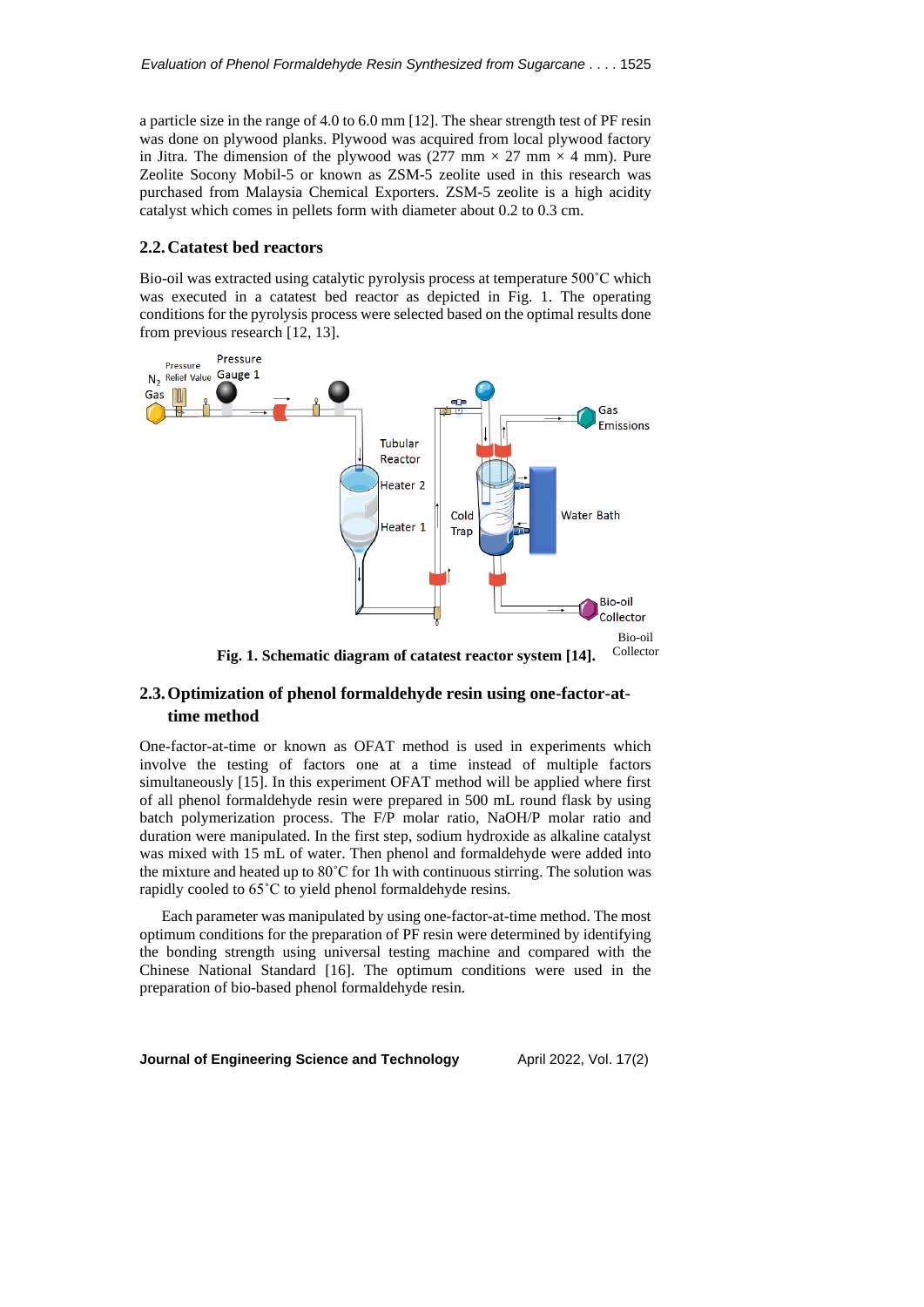### **2.4. Preparation of bio-based phenol formaldehyde resin bonding strength**

Plywood panel with size of 277 mm  $\times$  27 mm  $\times$  4 mm were constructed for the shear strength test [16]. A total of nine plywood panels were prepared for the testing process. The ends of the two plywood panels were joined together with the biobased PF resin. Figure 2 shows the dimension of the plywood. The plywood panels were bonded together to a thickness of 8 mm. The lap area of the plywood bonded with the resin is 810 mm<sup>2</sup> with press pressure, temperature and duration of 0.2 N/mm<sup>2</sup>, 120°C, and 15 min, respectively according to previous work [17]. The tensile shear strength of the plywood bonded with the resin was determined according to the Chinese National standard, GB/T 14732-2006 [16].

The resin specimens were divided into two subgroups prior to the testing. The first subgroup was tested in the dry state where the plywood was exposed to standard climate of 82% relative humidity and temperature 28˚C for 7 days. The second subgroup of plywood was immersed in cold water at 22˚C for 24 h. The tensile shear tests were carried out using the Universal Testing Machine after all the pre-treatments were finished according to previous work [18]. The speed for the pulling force exerted on the plywood was 1 mm/min. The pressure was applied until a break or separation happened on the surface of the plywood.



**Fig. 2. Dimension of the plywood.**

### **3.Result and Discussion**

### **Optimization of Shear Strength**

The optimization of shear strength was executed in terms of the F/P molar ratio, catalyst ratio (NaOH/P) and duration. The optimization value was applied based on the optimal data range for the preparation of PF resin from previous work [17]. Figure 3 indicates the impact of F/P molar ratio on the shear strength of PF resin. In this process F/P molar ratio is manipulated at three different ratios which were molar ratio of 1.8, 2.0 and 2.2 while catalyst ratio and duration was kept constant at 0.5 and 2 h respectively. The results gained shows that the highest shear strength recorded was at F/P molar ratio of 2.0 which was 1.8 MPa. The result achieved was in accordance with previous research which claimed that the best shear strength was gained from F/P molar ratio of 2.0 [19]. However, the shear strength of previous research was 1.04MPa which was a bit different from the result of this research. These may be due to different types and methods used for the preparation of the feedstocks. The F/P molar ratio will be kept constant at 2.0 for next optimization process which was effect of catalyst ratio.

Figure 4 shows the effect of catalyst ratio (NaOH/P) on the shear strength of PF resin. In this process catalyst molar ratio is manipulated at three different ratios which were molar ratio of 0.5, 0.6 and 0.7 while F/P molar ratio and duration was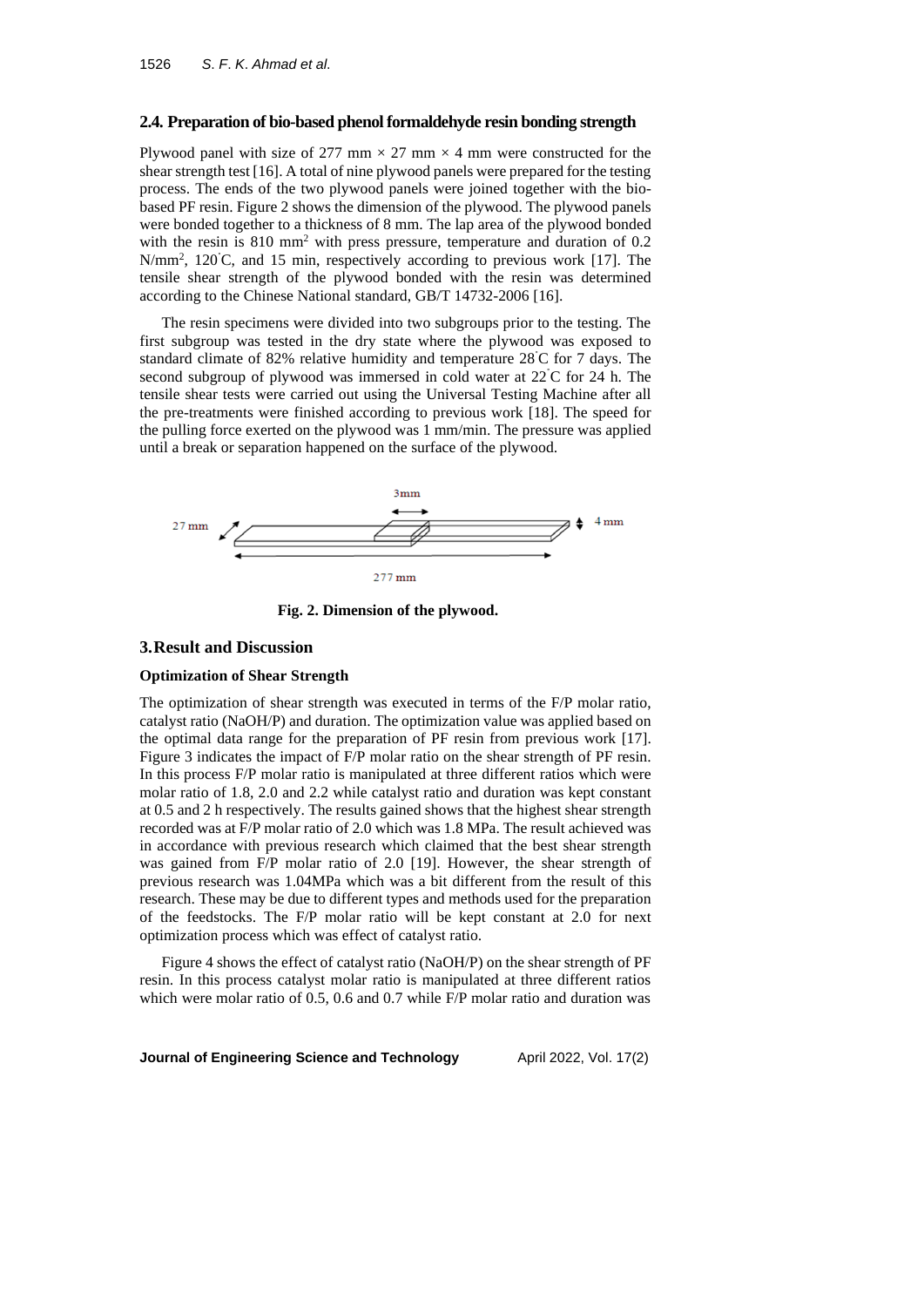kept constant at 2.0 and 2 h respectively. The results achieved shows that the highest shear strength recorded was at catalyst ratio of 0.6 which was 2.83 MPa. Significant increase of shear strength was observed at catalyst ratio of 0.6. The result gained shows some similarities with previous research which showed that catalyst ratio shows significant effect on shear strength at range of molar ratio of 0.5 to 0.6 [20]. For the next optimization process which was effect of duration, the F/P molar ratio and catalyst ratio of 2.0 and 0.6 respectively were kept constant.



**Fig. 3. Effect of F/P molar ratio on shear strength.**



**Fig. 4. Effect of catalyst ratio on shear strength.**

Figure 5 portraits the effects of duration on the shear strength of PF resin. The duration is manipulated at three different durations which were 1 hr, 2 hr and 3 hr. The results gained shows that the highest shear strength was at duration of 3 hr.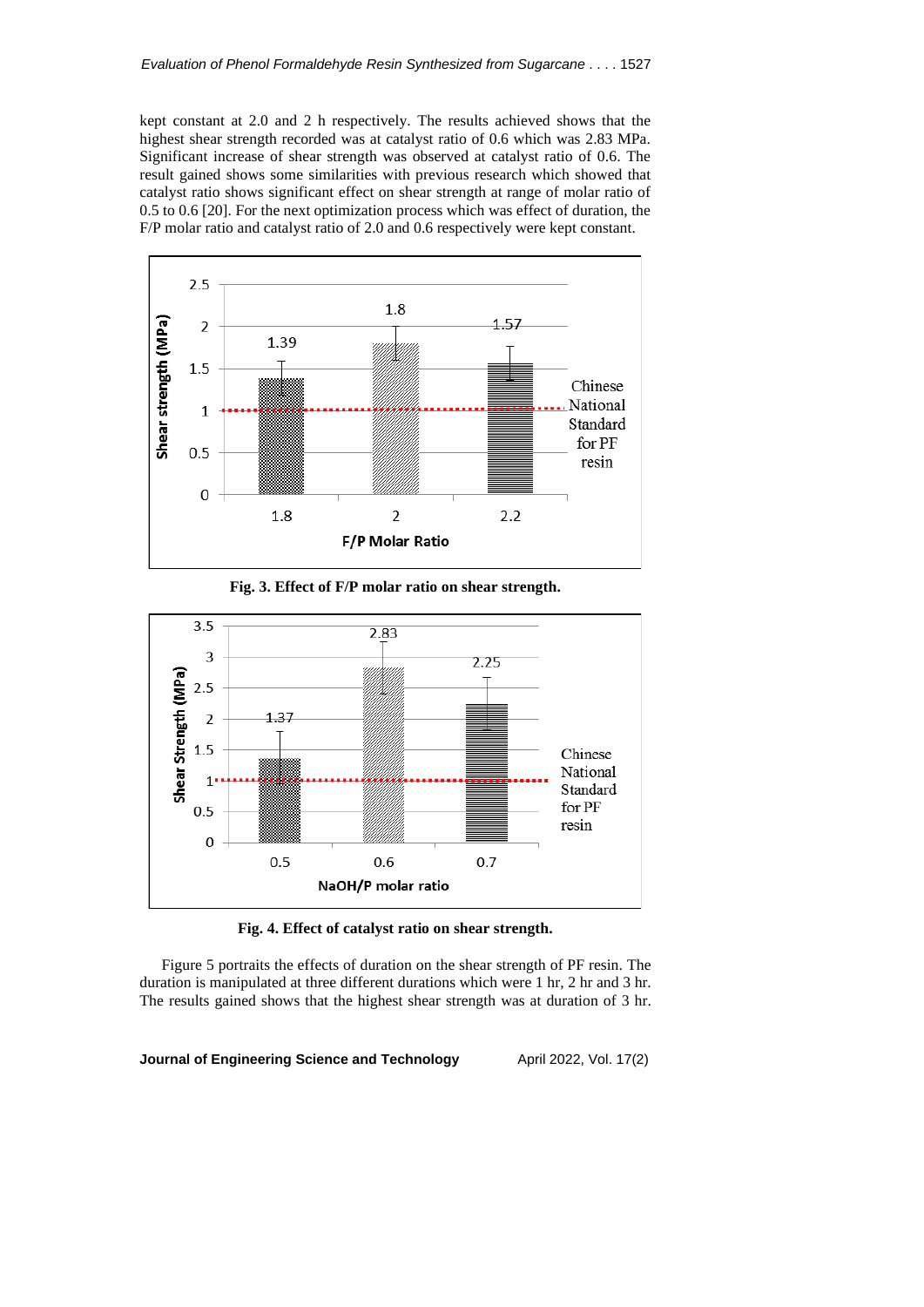The results indicate that the shear strength increase as time increase from 1 hr to 3 hr and then deteriorate when increasing the time to 4 hr. Further increasing the duration to 4 hr resulting in wood ruptures which also known as wood failure. The finding is not consistent with previous research maybe because of different feedstocks, characterizations and methods of preparation [21, 22]. Hence from the overall optimization process, the optimum state for the preparation of PF resin were at F/P molar ratio of 2.0, catalyst ratio 0.6 and duration 3 hr. These conditions are applied in the preparation of bio-based PF resin.



**Fig. 5. Effect of duration on shear strength.**

Table 1 shows the effect of substitution level of bio-oil with phenol formaldehyde resin in the preparation of bio-based PF resin on the dry and wet shear strength of the resin which was being compared with the Chinese National Standard of shear strength for PF resin. The modified resin includes the degree of bio-oil substitution (10-40 wt. %). The effects of bio-oil substitution on the performances of strength of the plywood were investigated. The results show that the dry bonding strength of the resins appeared to be varied from 1.40 MPa to 0.89 MPa depending on the level of bio-oil substitution.

As can be seen from the results, dry bonding strength of bio-based PF resins satisfy the requirement of the Chinese National Standard (GB/T 14732-2006, ≥1.00 MPa) up to 20% substitution of bio-oil only. This result is consistent with the data gained from previous research which showed that only up to 20% of PF resin can be replaced by bagasse lignin in the synthesis of bio-based PF resins [3]. Further increment of bio-oil substitution leads to decrement of bonding strength. On the other hand, for wet bonding strength of bio-based PF resins none of the resins fulfil the requirement of Chinese National Standard (GB/T 14732-2006, ≥0.70 MPa). The water resistance of bio-based PF resins was weaker than PF resin because of reactivity of lignin was lower compared to phenol which supports the statements of another research [23]. Overall it can be concluded that the substitution of bio-oil extracted from sugarcane bagasse can be used up to 20% for the substitution of phenol in the synthesis of bio-based PF resin.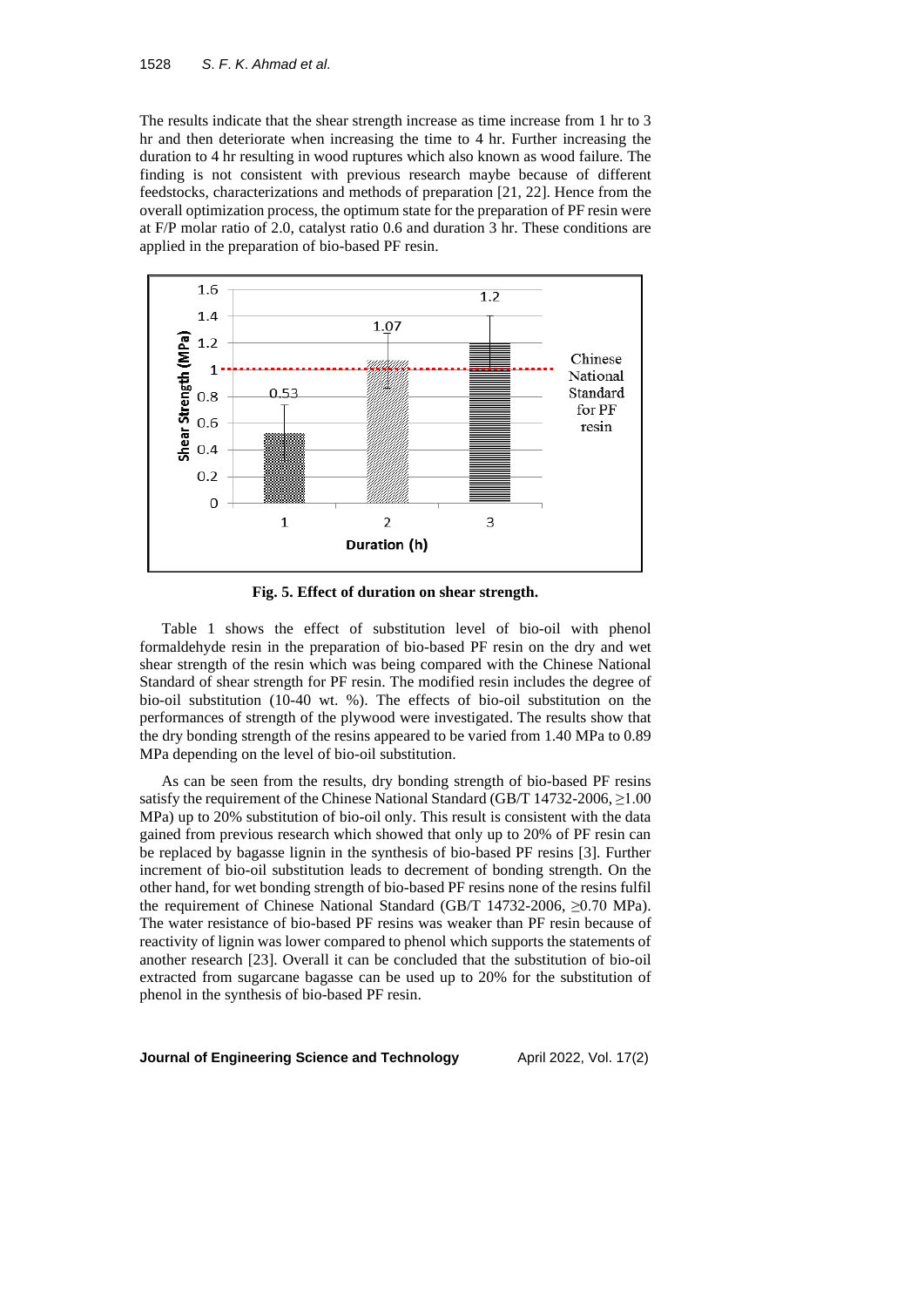|                 | <b>Plywood performances</b> |                |  |  |  |  |
|-----------------|-----------------------------|----------------|--|--|--|--|
| <b>Adhesive</b> | Dry bonding                 | Wet bonding    |  |  |  |  |
|                 | strength (MPa)              | strength (MPa) |  |  |  |  |
| PF              | 1.65                        | 0.86           |  |  |  |  |
| <b>10% BPF</b>  | 1.40                        | 0.67           |  |  |  |  |
| <b>20% BPF</b>  | 1.08                        | 0.35           |  |  |  |  |
| 30% BPF         | 0.88                        | 0.29           |  |  |  |  |
| 40% BPF         | 0.89                        | 0.34           |  |  |  |  |
| GB/T14732       | >1.00                       | >0.70          |  |  |  |  |

|  |  |  | Table 1. Effect of bio-oil substitution with PF resin on shear strength. |  |  |  |  |
|--|--|--|--------------------------------------------------------------------------|--|--|--|--|
|--|--|--|--------------------------------------------------------------------------|--|--|--|--|

# **4.Conclusion**

The optimum conditions for the preparation of PF resin were at F/P molar ratio of 2.0, catalyst ratio (NaOH/P) of 0.6, and duration of 3 h where these conditions were applied next in the preparation of bio-based PF resin. Based on this study, it had been proven that the replacement of commercial phenol with bio-oil derived from pyrolysis of sugarcane bagasse for the preparation of phenol formaldehyde (PF) resin can be achieved at certain rate of substitution. The results for dry bonding strength of bio- based PF resins satisfy the requirement of the Chinese National Standard up to 20% substitution of bio-oil only. The results gained were consistent with previous research [3]. However, for the wet bonding strength results of biobased PF resins none of the resins fulfil the requirements of Chinese National Standard. Bio-based PF resins are considered to be environmentally friendly adhesives with significantly lower contamination and formulation costs compared to petroleum-based types. Research on formaldehyde emission from conventional thermosetting resins which is also one of negative aspects in production of adhesive can be investigate and improve further in the future.

## **Acknowledgment**

The authors acknowledged the financial support from the Loreal-UNESCO FWIS 2020 grant (9008-00018).

## **References**

- 1. Lee, S.-H. (2003). Phenolic resol resin from phenolated corn bran and its characteristics. *Journal of Applied Polymer Science*, 87(8), 1365-1370.
- 2. Siddiqui, H; Mahmood, N.; Yuan, Z.; Crapulli, F.; Dessbesell, L.; Rizkalla, A.; Ray, A.; and Xu, C.C. (2017). Sustainable bio-based phenol-formaldehyde resoles using hydrolytically depolymerized kraft lignin. *Molecules*. 22(11): 1850.
- 3. Moubarik, A. (2014). Rheology study of sugar cane bagasse lignin-added phenol-formaldehyde adhesives. *Journal of Adhesive*, 91(5), 347-355.
- 4. Zhang, X.; Tu, M.; and Paice, M.G. (2011). Routes to potential bioproducts from lignocellulosic biomass lignin and hemicelluloses. *Bioenergy Research*, 4(4), 246-257.
- 5. Ro, D.; Kim, Y.-M.; Lee, I.-G.; Jae, J.; Jung, S.-C.; Kim, S.C.; and Y.-K., Park (2018). Bench scale catalytic fast pyrolysis of empty fruit bunches over low cost catalysts and HZSM-5 using a fixed bed reactor. *Journal of Cleaner Production*, 176, 298-303.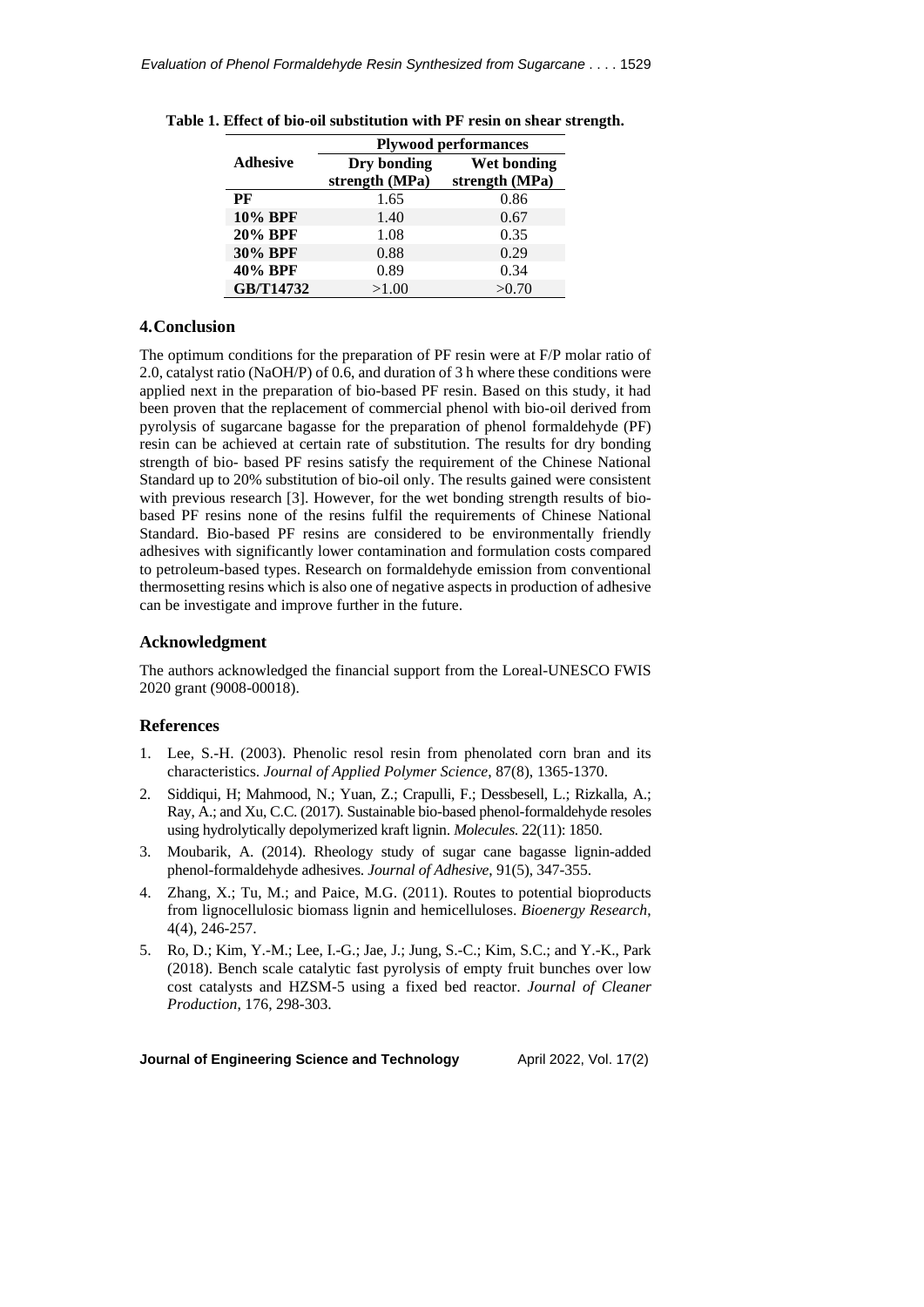- 6. Moralı, U.; Yavuzel, N.; and Şensöz, S. (2016). Pyrolysis of hornbeam (*Carpinus betulus* L.) sawdust: Characterization of bio-oil and bio-char. *Bioresoures Technology*, 221, 682-685.
- 7. Akhtar, J.; and Amin, N.A.S. (2011). A review on process conditions for optimum bio-oil yield in hydrothermal liquefaction of biomass. *Renewable and Sustainable Energy Reviews*, 15(3), 1615-1624.
- 8. Mathias, J.-D.; Grédiac, M.; and Michaud, P. (2016). Bio-based adhesives. *Biopolymers and Biotech Admixtures for Eco-Efficient Construction Materials*, 369-385.
- 9. Islam, M.R; Parveen, M.; and Haniu, H. (2010). Properties of sugarcane wastederived bio-oils obtained by fixed-bed fire-tube heating pyrolysis. *Bioresoures Technology*, 101(11), 4162-4168.
- 10. Henkel, C.; Muley, P.D.; Abdollahi, K.K.; Marculescu, C.; and Boldor, D. (2016). Pyrolysis of energy cane bagasse and invasive Chinese tallow tree (Triadica sebifera L.) biomass in an inductively heated reactor. *Journal of Energy Conversion and Management*, 109, 175-183.
- 11. Khezri1, R..; A B Alias, A.B.; Abdul Karim, W.A.W.; and Motlagh, S.R. (2019). Evaluation of synthetic bio-phenol resins derived from biomass gasification in bioadhesive formulation. *International Conference on Nanomaterials: Science*, *Engineering and Technology*. Penang, Malaysia, 1349.
- 12. David, G.F.; Justo, O.R.; Perez, V.H.; and Garcia-Perez, M. (2018). Thermochemical conversion of sugarcane bagasse by fast pyrolysis: High yield of levoglucosan production. *Journal of Analytical Applied Pyrolysis*, 133, 246-253.
- 13. Varma, A.K.; and Mondal, P. (2017). Pyrolysis of sugarcane bagasse in semi batch reactor: Effects of process parameters on product yields and characterization of products. *Journal of Industrial Crops and Products*, 95, 704-717.
- 14. Ahmad, S.F.K.; Ali, U.F.M.; Isa, K.M.; Mohamed, A.R.; and Sataimurthi, O.(2020). Comparative performance of catalytic and non-catalytic pyrolysis of sugarcane bagasse in catatest reactor system. *IOP [Conference](https://iopscience.iop.org/journal/1757-899X) Series: Materials Science and [Engineering](https://iopscience.iop.org/journal/1757-899X)*, 778(1): 012069.
- 15. Akbari, S.; Mahmood, S.; Tan, I.; and Adeyemi, J. (2017). Evaluation of one factor at a time (OFAT) technique in viscosity modeling of polymer solution. *Journal of Engineering Applied Science*, 12(17), 4313-4319.
- 16. GB/T 14732 (2006). Wood adhesive. Urea formaldehyde, phenol formaldehyde and melamine formaldehyde resins. Standardization Administration of China, Beijing, China.
- 17. Özbay, G.; and Ayrilmis, N. (2015). Bonding performance of wood bonded with adhesive mixtures composed of phenol-formaldehyde and bio-oil. *Journal of Industrial Crops and Products*, 66, 68-72.
- 18. Isa, K.M.; Daud, S.; Hamidin, N.; Ismail, K.; Saad, S.A.; and Kasim, F.H. (2011). Thermogravimetric analysis and the optimisation of bio-oil yield from fixed-bed pyrolysis of rice husk using response surface methodology (RSM). *Industrial Crops and Products*, 33(2), 481-487.
- 19. Lu, K.-T.; and Wu, L.-Y. (2013). Substitution of phenol in phenol-formaldehyde (PF) resins by wood tar for plywood adhesives. *Holzforschung*, 67(4), 413-419.
- 20. Fan, D.-B.; Chang, J.-M.; Li, J.Z.; Xia, B.H.; and Sang, Z.-T. (2010). Cure properties and adhesive performances of cure-accelerated phenol-urea-